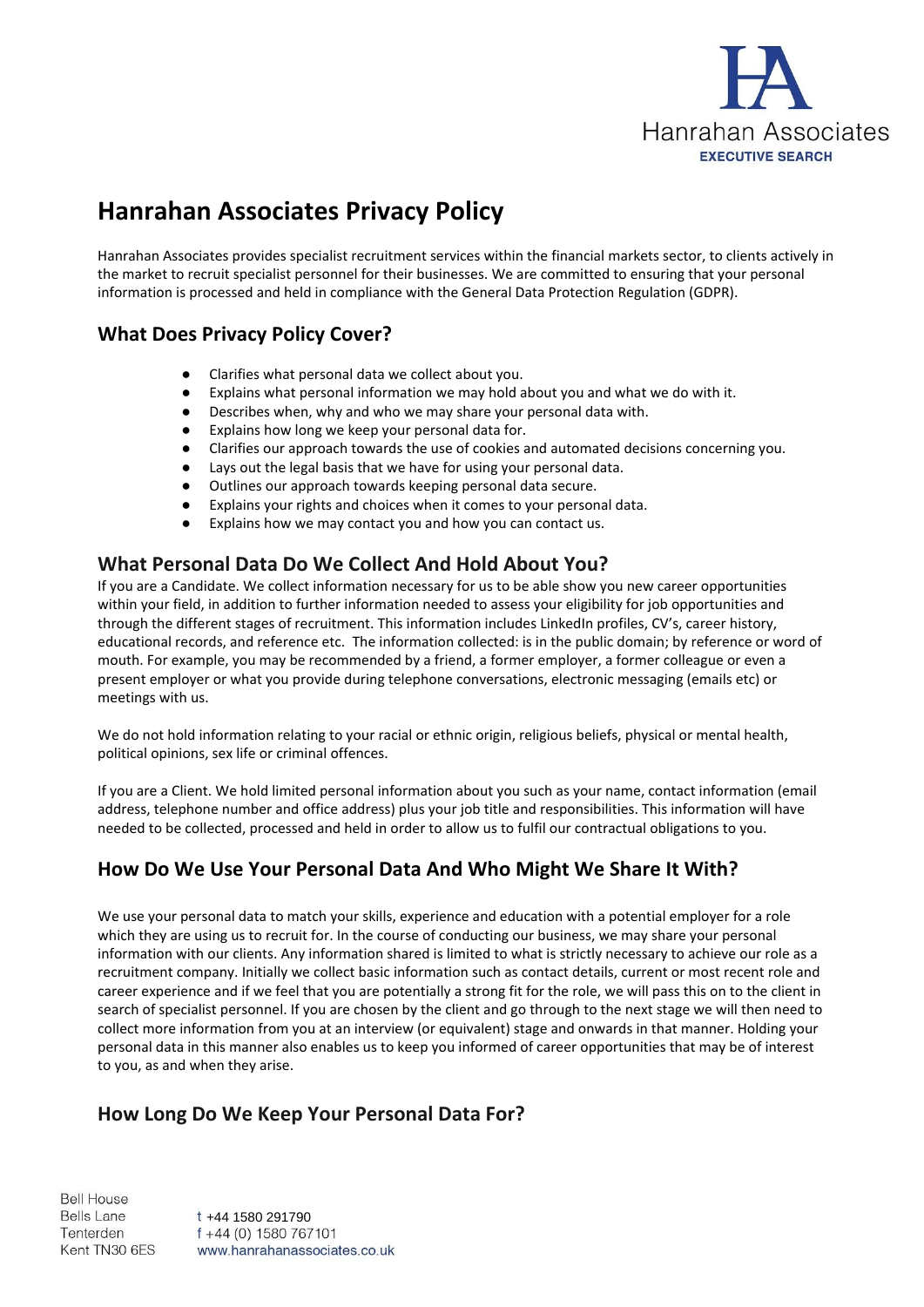

We will hold and process your personal information for as long as it is relevant to our industry. Normally this will be for 8 years, which is assessed to be the average amount of time that financial services professionals remain in the same role during their career.

#### **Do We Use Cookies Or Make Automated Decisions Concerning You?**

We do not use cookies for tracking purposes nor do we carry out automated profiling.

## **What Legal Basis Do We Have For Processing Your Personal Information?**

In order to fulfil our function as a recruitment company and conduct our business, it is necessary for us to collect, hold and process certain personal information, by way of a legitimate interest. For prospective Candidates, referees and clients, our processing is necessary for our legitimate interests, in so much as we need the information in order to be able to assess suitability for potential roles, to find potential candidates and to contact clients and referees. We conduct an assessment in order to ensure that our processing is necessary and that your fundamental rights of privacy are not outweighed by our legitimate interests, before we go ahead with such processing. If you are considered by us to be a suitable Candidate for an opportunity and have expressed a clear interest in being consider for that opportunity with one of our Clients, this may involve the processing of more detailed personal data including sensitive data that you or others provide about you. In that case, we always ask for your consent before undertaking such processing. For Clients, we also rely on our processing being necessary to perform a contract for you, for example in contacting you, proposing Candidates for a position you wish to fill, arranging interview at your request etc.

#### **How Do We Secure Personal Data?**

Hanrahan Associates has data protection policies and practices in place to ensure that your personal information is not accessed, lost, deleted or damaged unlawfully or without proper authorisation. Data is secured involving a number of methods ranging from encryption, firewalls and malware protection on electronic computers/devices, locking of computers and mobile devices with password protection, control of access to our office, strict protocols in place on who processes data and why, among other measures in place.

# **Your Rights In Relation To personal Data**

By law, you have a number of rights when it comes to your personal data. Further information and advice about your rights can be obtained from our Data Protection Officer (DPO) Patrick O'Hanrahan, who is responsible for ensuring that all personal information is handled in compliance with the law, with day-to-day responsibility for data processing and data security. Contactable via email [patrick@hanrahanassociates.co.uk](mailto:patrick@hanrahanassociates.co.uk) (please put "GDPR Enquiry" in the subject title for your email) or telephone +44 (0)1580 766906 and ask to speak to him.

#### **Data Subject Access Request (DSAR)**

By law you may make a formal request for information that we hold about you. As long as we are able to verify your identity, we will endeavour to provide such information within 30 days of your request. In some circumstances it may not be possible to release all the information that we hold about you for example if doing so would violate the personal information or opinions of a third party.

#### **Right to Have Data Corrected**

Should you consider any information that we hold about you is inaccurate then you must inform us and if we agree that the information is inaccurate, then we will correct it.

#### **Right to Be Forgotten**

If you do not wish us to hold or process your personal information, please contact our DPO and we will delete the all your information from our records. We act on requests and provide information free of charge, however we may be forced to charge a reasonable fee to cover administrative costs in the unlikely event of being asked to provide information for: baseless or excessive/repeated requests, or further copies of the same information. Alternatively, we may be entitled to refuse to act on the request.

## **How To Contact Us Should You Have Any Concerns Or Questions**

If you feel that your personal information is not being held or processed in a proper manner, or you have any other questions or concerns, let us know immediately by contacting our Data Protection Officer (DPO) Patrick